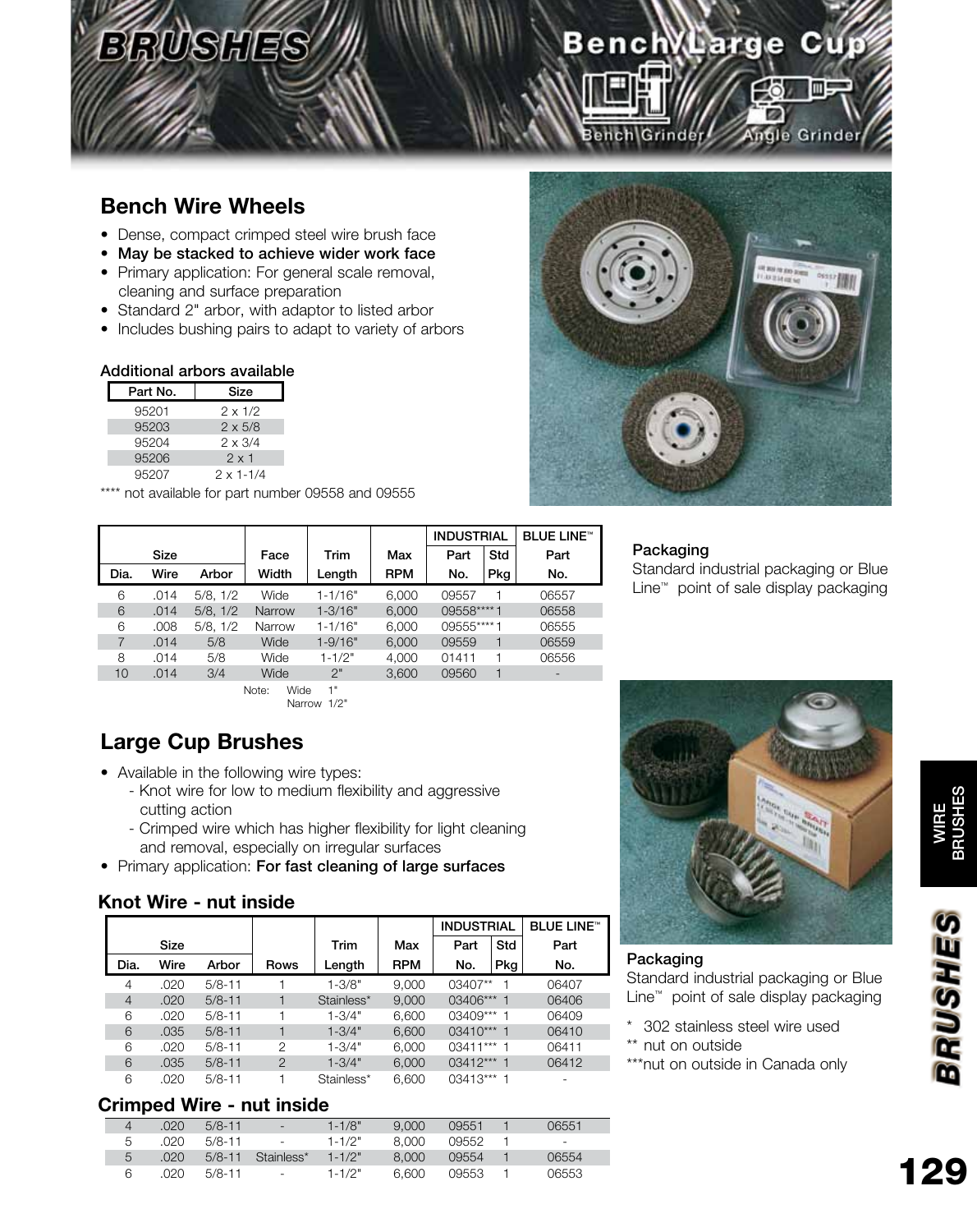## Small Cup **in** ingle Grinder

## **Small Cup Brushes**

- For use on small grinders
- Available in the following wire types:
	- Knot wire for low to medium flexibility and aggressive cutting action
	- Crimped carbon steel wire for light cleaning and where greater flexibility is required
	- Stainless steel knot wire for use on stainless, aluminum, and high strength alloys
- Variety of threaded arbors available

### Packaging

Standard industrial packaging or Blue Line™ point of sale display packaging

\*302 stainless steel wire used



**BRUSHES** 

|           |      |                        |         |                    |            | <b>INDUSTRIAL</b> |              | <b>BLUE LINE™</b> |
|-----------|------|------------------------|---------|--------------------|------------|-------------------|--------------|-------------------|
|           | Size |                        | Wire    | Matl               | Max        | Part              | Std          | Part              |
| Dia.      | Wire | Arbor                  | Style   | <b>Type</b>        | <b>RPM</b> | No.               | Pkg          | No.               |
| $2 - 3/4$ | .014 | $5/8 - 11$             | Knot    | Carbon             | 14,000     | 03414             | 6            | 06414             |
| $2 - 3/4$ | .014 | $M14 \times 2.0$       | Knot    | Carbon             | 14,000     | 03415             | 6            | 06415             |
| $2 - 3/4$ | .014 | M <sub>10</sub> x 1.25 | Knot    | Carbon             | 14,000     | 03416             | 6            | 06416             |
| $2 - 3/4$ | .014 | M10 x 1.5              | Knot    | Carbon             | 14,000     | 03417             | 6            | 06417             |
| $2 - 3/4$ | .014 | $1/2 - 13$             | Knot    | Carbon             | 14,000     | 03418             | 6            | 06418             |
| $2 - 3/4$ | .020 | $5/8 - 11$             | Knot    | Carbon             | 14,000     | 03501             | 6            | 06501             |
| $2 - 3/4$ | .020 | $M14 \times 2.0$       | Knot    | Carbon             | 14,000     | 03502             | 6            | 06502             |
| $2 - 3/4$ | .020 | M <sub>10</sub> x 1.25 | Knot    | Carbon             | 14.000     | 03503             | 6            | 06503             |
| $2 - 3/4$ | .020 | $M10 \times 1.5$       | Knot    | Carbon             | 14,000     | 03504             | 6            | 06504             |
| $2 - 3/4$ | .020 | $1/2 - 13$             | Knot    | Carbon             | 14,000     | 03505             | 6            | 06505             |
| $2 - 3/4$ | .014 | $5/8 - 11$             | Knot    | Stainless*         | 14,000     | 03419             | 6            | 06419             |
| $2 - 3/4$ | .014 | $M14 \times 2.0$       | Knot    | Stainless*         | 14,000     | 03423             | 6            | 06423             |
| $2 - 3/4$ | .014 | M <sub>10</sub> x 1.25 | Knot    | Stainless*         | 14,000     | 03422             | 6            |                   |
| $2 - 3/4$ | .014 | M <sub>10</sub> x 1.5  | Knot    | Stainless*         | 14,000     | 03421             | 6            | 06421             |
| $2 - 3/4$ | .014 | $1/2 - 13$             | Knot    | Stainless*         | 14,000     | 03420             | 6            | 06420             |
| $2 - 3/4$ | .020 | $5/8 - 11$             | Knot    | Stainless*         | 14,000     | 03506             | 6            | 06506             |
| $2 - 3/4$ | .020 | $M14 \times 2.0$       | Knot    | Stainless*         | 14,000     | 03507             | 6            | 06507             |
| $2 - 3/4$ | .020 | M <sub>10</sub> x 1.25 | Knot    | Stainless*         | 14,000     | 03508             | 6            |                   |
| $2 - 3/4$ | .020 | M <sub>10</sub> x 1.5  | Knot    | Stainless*         | 14,000     | 03509             | 6            | 06509             |
| $2 - 3/4$ | .020 | $1/2 - 13$             | Knot    | Stainless*         | 14,000     | 03510             | 6            | 06510             |
| $2 - 3/4$ | .014 | $5/8 - 11$             | Crimped | Carbon             | 14,000     | 01401             | 6            | 06401             |
| $2 - 3/4$ | .014 | $M14 \times 2.0$       | Crimped | Carbon             | 14,000     | 01405             | 6            | 06405             |
| $2 - 3/4$ | .014 | M10 x 1.25 Crimped     |         | Carbon             | 14,000     | 01404             | 6            | 06404             |
| $2 - 3/4$ | .014 | $M10 \times 1.5$       | Crimped | Carbon             | 14,000     | 01403             | 6            | 06403             |
| $2 - 3/4$ | .014 | $1/2 - 13$             | Crimped | Carbon             | 14,000     | 01402             | 6            | 06402             |
| $2 - 3/4$ | .014 | $5/8 - 11$             |         | Crimped Stainless* | 14,000     | 01408             | 6            | 06408             |
| $3 - 1/2$ | .020 | $5/8 - 11$             | Knot    | Carbon             | 12,500     | 03511             | 1            | 06511             |
| $3 - 1/2$ | .020 | $5/8 - 11$             | Knot    | Stainless*         | 12,500     | 03512             | $\mathbf{1}$ | 06512             |
| $3 - 1/2$ | .014 | $5/8 - 11$             | Crimped | Carbon             | 12,500     | 03513             | 1            | 06513             |
| $3 - 1/2$ | .014 | $5/8 - 11$             |         | Crimped Stainless* | 12.500     | 03514             | $\mathbf{1}$ | 06514             |

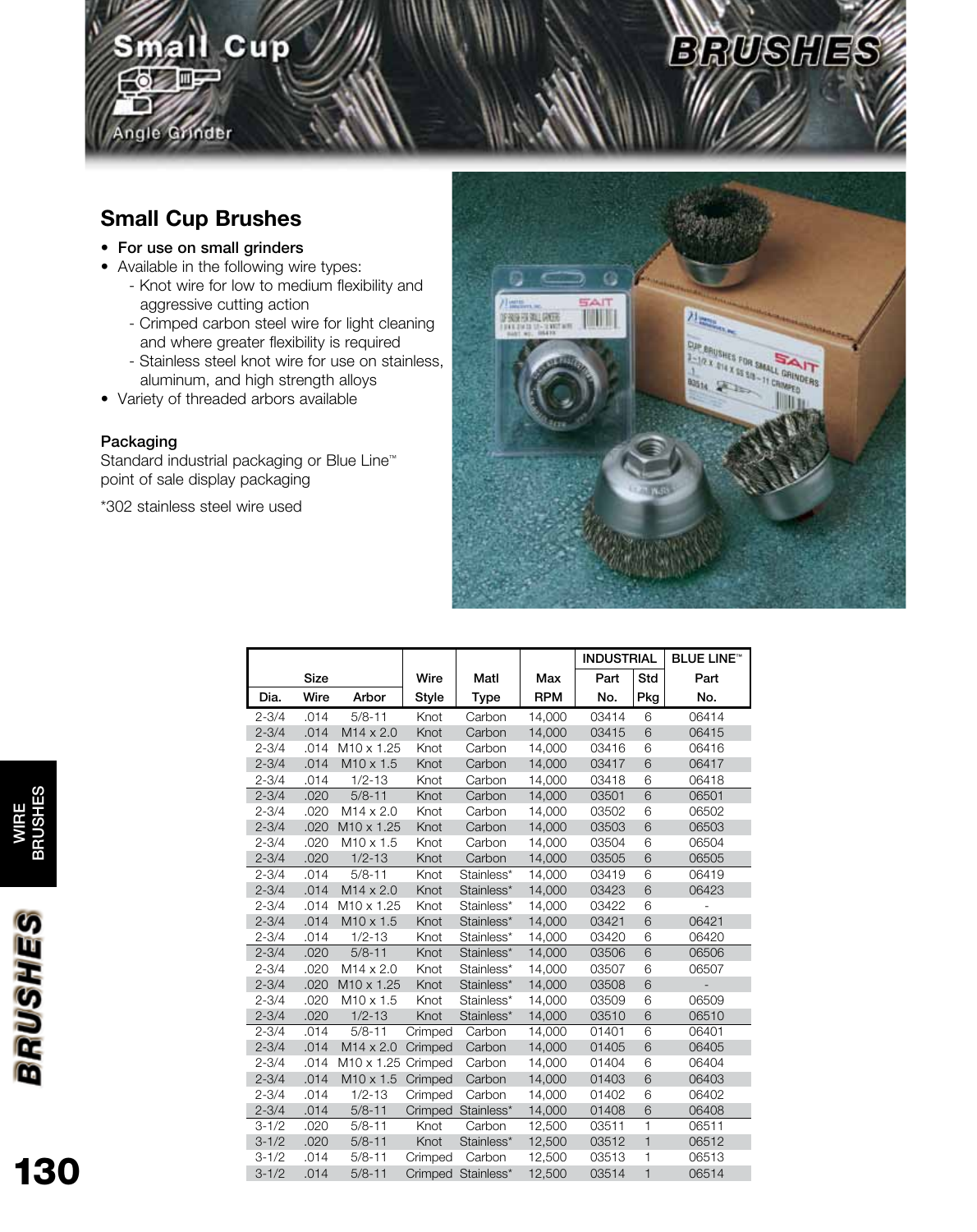

## **Knot & Crimped Wire Wheels**

- For use on small grinders
- Available in the following wire types:
	- Regular twist covers more surface area in a single pass

Vire Wheels

le Grinder

- Stringer bead twist excellent for welds, flux removal and where a narrow work face is required
- Crimped carbon steel wire provides flexibility and a wider work face than knot style
- Stainless steel wire for use on stainless, aluminum, and high strength alloys
- Variety of threaded arbors available

#### Packaging

Standard industrial packaging or Blue Line™ point of sale display packaging

\*302 stainless steel wire used

|                |      |                   |            |            | <b>INDUSTRIAL</b> |     | <b>BLUE LINE™</b> |
|----------------|------|-------------------|------------|------------|-------------------|-----|-------------------|
|                | Size |                   | Matl       | Max        | Part              | Std | Part              |
| Dia.           | Wire | Arbor             | Type       | <b>RPM</b> | No.               | Pkg | No.               |
| $\overline{4}$ | .014 | $5/8 - 11$        | Carbon     | 20,000     | 03426             | 6   | 06426             |
| $\overline{4}$ | .014 | $M14 \times 2.0$  | Carbon     | 20,000     | 03427             | 6   | 06427             |
| 4              | .014 | $M10 \times 1.25$ | Carbon     | 20,000     | 03428             | 6   | 06428             |
| $\overline{4}$ | .014 | $M10 \times 1.5$  | Carbon     | 20,000     | 03429             | 6   | 06429             |
| 4              | .014 | $1/2 - 13$        | Carbon     | 20,000     | 03430             | 6   | 06430             |
| $\overline{4}$ | .020 | $5/8 - 11$        | Carbon     | 20,000     | 03460             | 6   | 06460             |
| 4              | .014 | $5/8 - 11$        | Stainless* | 20,000     | 03431             | 6   | 06431             |
| $\overline{4}$ | .014 | $M14 \times 2.0$  | Stainless* | 20,000     | 03435             | 6   | 06435             |
| 4              | .014 | $M10 \times 1.25$ | Stainless* | 20,000     | 03434             | 6   | 06434             |
| 4              | .014 | $M10 \times 1.5$  | Stainless* | 20,000     | 03433             | 6   | 06433             |
| 4              | .014 | $1/2 - 13$        | Stainless* | 20,000     | 03432             | 6   | 06432             |
| $\overline{4}$ | .020 | $5/8 - 11$        | Stainless* | 20,000     | 03461             | 6   | 06461             |
| 6              | .025 | $5/8 - 11$        | Carbon     | 9.000      | 03385             | 3   | 06385             |

### **Stringer Bead / Pipeline**

| 4              | .020 | $5/8 - 11$             | Carbon        | 20,000 | 03440 | 6 | 06440 |
|----------------|------|------------------------|---------------|--------|-------|---|-------|
| $\overline{4}$ | .020 | $M14 \times 2.0$       | Carbon        | 20,000 | 03441 | 6 | 06441 |
| 4              | .020 | $M10 \times 1.25$      | Carbon        | 20,000 | 03442 | 6 |       |
| $\overline{4}$ | .020 | $M10 \times 1.5$       | Carbon        | 20,000 | 03443 | 6 | 06443 |
| 4              | .020 | $1/2 - 13$             | Carbon        | 20,000 | 03444 | 6 | 06444 |
| 4              | .020 | $5/8 - 11$             | Stainless*    | 20,000 | 03445 | 6 | 06445 |
| 4              | .020 | $M14 \times 2.0$       | Stainless*    | 20,000 | 03446 | 6 | 06446 |
| $\overline{4}$ | .020 | M <sub>10</sub> x 1.25 | Stainless*    | 20,000 | 03447 | 6 |       |
| 4              | .020 | $M10 \times 1.5$       | Stainless*    | 20,000 | 03448 | 6 |       |
| 4              | .020 | $1/2 - 13$             | Stainless*    | 20,000 | 03449 | 6 |       |
| 5              | .020 | $5/8 - 11$             | SB-Carbon     | 12,000 | 03380 | 6 | 06380 |
| 5              | .020 | $M14 \times 2.0$       | Carbon        | 12,000 | 03381 | 6 | 06381 |
| 5              | .020 | $5/8 - 11$             | SB-Stainless* | 12,000 | 03382 | 6 | 06382 |
| 6              | .020 | $5/8 - 11$             | SB-Stainless* | 12,000 | 03383 | 6 | 06383 |
| 6              | .020 | $5/8 - 11$             | SB-Carbon     | 12,000 | 03384 | 6 | 06384 |
| $6 - 1/2$      | 020  | $5/8 - 11$             | SB-Stainless* | 9,000  | 03389 | 6 | 06389 |
| $6 - 1/2$      | 020  | $5/8 - 11$             | SB-Carbon     | 9.000  | 03391 | 6 | 06391 |

### **Crimped**

|   | .014 | $5/8 - 11$        | Carbon | 12.500 | 03450 | 6 | 06450 |
|---|------|-------------------|--------|--------|-------|---|-------|
| 4 | .014 | $M14 \times 2.0$  | Carbon | 12.500 | 03451 | 6 | 06451 |
| 4 | .014 | $M10 \times 1.25$ | Carbon | 12.500 | 03452 | 6 | 06452 |
| 4 | .014 | $M10 \times 1.5$  | Carbon | 12.500 | 03453 | 6 | 06453 |
| 4 | .014 | $1/2 - 13$        | Carbon | 12.500 | 03454 | 6 | 06454 |
|   |      |                   |        |        |       |   |       |

131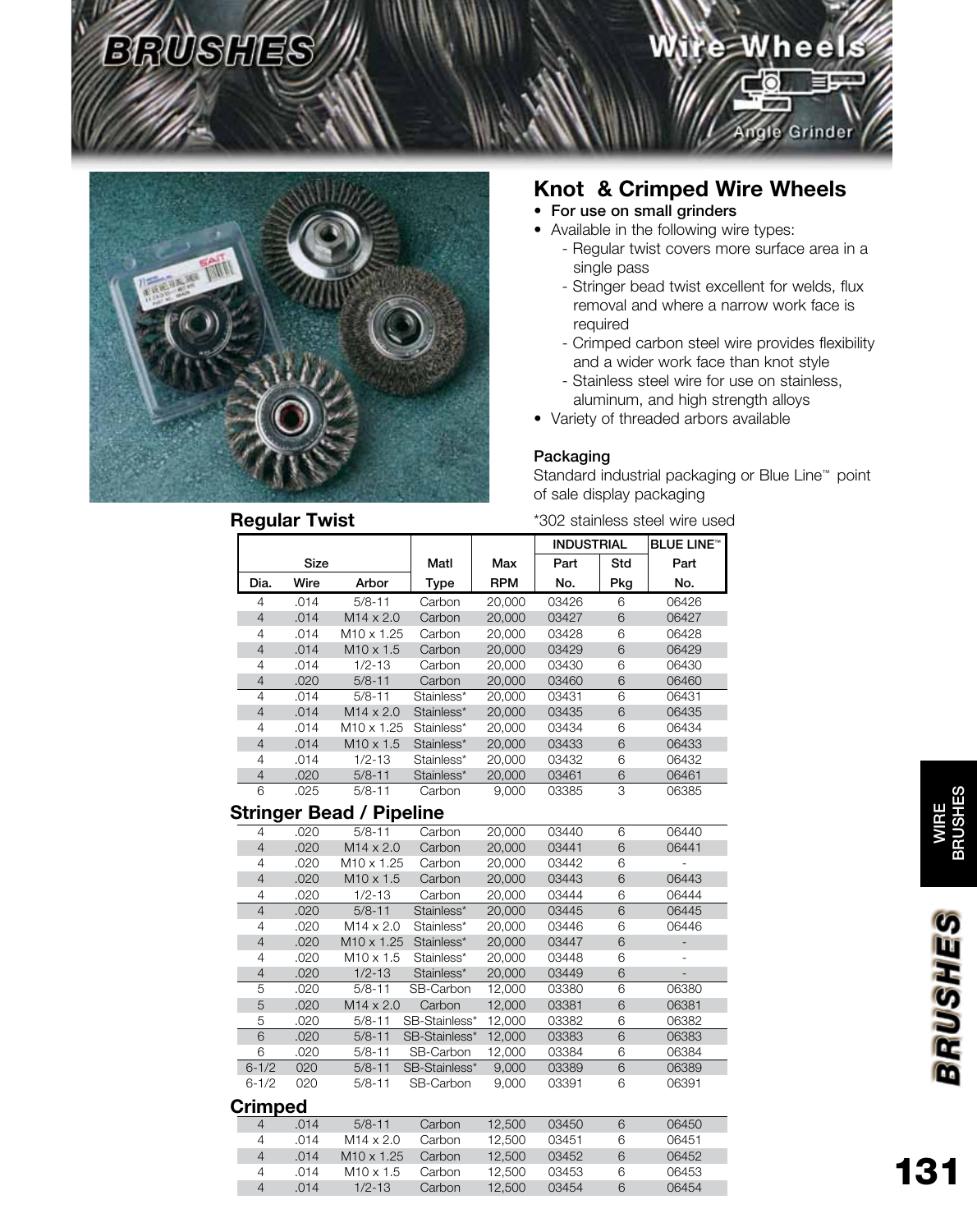## Wheels

## **BRUSHES**



Grinder

#### Packaging

Standard industrial packaging or Blue Line™ point of sale display packaging

\*302 stainless steel wire used

### **Knot Wire Wheels**

- Can be used on portable power tools
- Available in the following wire types:
	- Knot wire for low to medium flexibility and aggressive cutting action
	- Stainless steel wire for use on stainless, aluminum, and high strength alloys
- Primary application: Cleaning, deburring, and scale removal

|      |             |            |            | <b>INDUSTRIAL</b> |       | <b>BLUE LINE™</b> |       |
|------|-------------|------------|------------|-------------------|-------|-------------------|-------|
|      | <b>Size</b> |            | Matl       | Max               | Part  | Std               | Part  |
| Dia. | Wire        | Arbor      | Type       | <b>RPM</b>        | No.   | Pkg               | No.   |
| 3    | .014        | 3/8        | Carbon     | 25,000            | 03377 | 4                 | 06377 |
| 3    | .014        | 1/2, 3/8   | Stainless* | 25,000            | 03376 | $\overline{4}$    | 06376 |
| 4    | .014        | 1/2        | Carbon     | 20,000            | 03378 | 4                 | 06378 |
| 5    | .020        | $5/8 - 11$ | Carbon     | 12,000            | 03373 |                   | 06373 |
| 5    | .020        | $5/8 - 11$ | Stainless* | 12,000            | 03374 | ⊣                 | 06374 |
| 6    | .020        | 5/8, 1/2   | Carbon     | 9,000             | 03386 |                   | 06386 |
| 6    | .020        | $5/8 - 11$ | Carbon     | 9.000             | 03388 |                   | 06388 |
| 6    | .016        | 5/8, 1/2   | Stainless* | 9.000             | 03387 |                   | 06387 |



### Packaging

Standard industrial packaging or Blue Line™ point of sale display packaging

\*302 stainless steel wire used

## **Pipeline Brushes**

- Excellent for use in the pipeline industry
- Available in the following wire types:
	- Knot wire provides aggressive action in the removal of bead scale, weld flash, or splatter
	- Regular twist and stringer bead twist for higher impact action
	- Stainless steel wire available in stringer bead twist for use on stainless, aluminum, and high strength alloys
- Primary application: Cleaning, deburring, and scale removal

|                |      |                        |               |            | <b>INDUSTRIAL</b> |     | <b>BLUE LINE™</b> |
|----------------|------|------------------------|---------------|------------|-------------------|-----|-------------------|
|                | Size |                        | Matl          | Max        | Part              | Std | Part              |
| Dia.           | Wire | Arbor                  | Type          | <b>RPM</b> | No.               | Pkg | No.               |
| 4              | .020 | $5/8 - 11$             | Carbon        | 20,000     | 03440             | 6   | 06440             |
| 4              | .020 | $M14 \times 2.0$       | Carbon        | 20,000     | 03441             | 6   | 06441             |
| 4              | .020 | M <sub>10</sub> x 1.25 | Carbon        | 20,000     | 03442             | 6   |                   |
| 4              | .020 | $M10 \times 1.5$       | Carbon        | 20,000     | 03443             | 6   | 06443             |
| 4              | .020 | $1/2 - 13$             | Carbon        | 20,000     | 03444             | 6   | 06444             |
| $\overline{4}$ | .020 | $5/8 - 11$             | Stainless*    | 20,000     | 03445             | 6   | 06445             |
| 4              | .020 | $M14 \times 2.0$       | Stainless*    | 20,000     | 03446             | 6   | 06446             |
| 4              | .020 | M <sub>10</sub> x 1.25 | Stainless*    | 20,000     | 03447             | 6   |                   |
| 4              | .020 | $M10 \times 1.5$       | Stainless*    | 20,000     | 03448             | 6   |                   |
| 4              | .020 | $1/2 - 13$             | Stainless*    | 20,000     | 03449             | 6   |                   |
| 5              | .020 | $5/8 - 11$             | SB-Carbon     | 12,000     | 03380             | 6   | 06380             |
| 5              | .020 | $M14 \times 2.0$       | Carbon        | 12,000     | 03381             | 6   | 06381             |
| 5              | .020 | $5/8 - 11$             | SB-Stainless* | 12,000     | 03382             | 6   | 06382             |
| 6              | .020 | $5/8 - 11$             | SB-Stainless* | 12,000     | 03383             | 6   | 06383             |
| 6              | .020 | $5/8 - 11$             | SB-Carbon     | 12,000     | 03384             | 6   | 06384             |
| 6              | .025 | $5/8 - 11$             | Carbon        | 9,000      | 03385             | 6   | 06385             |
| $6 - 1/2$      | 020  | $5/8 - 11$             | SB-Stainless* | 9,000      | 03389             | 6   | 06389             |
| $6 - 1/2$      | 020  | $5/8 - 11$             | SB-Carbon     | 9,000      | 03391             | 6   | 06391             |



132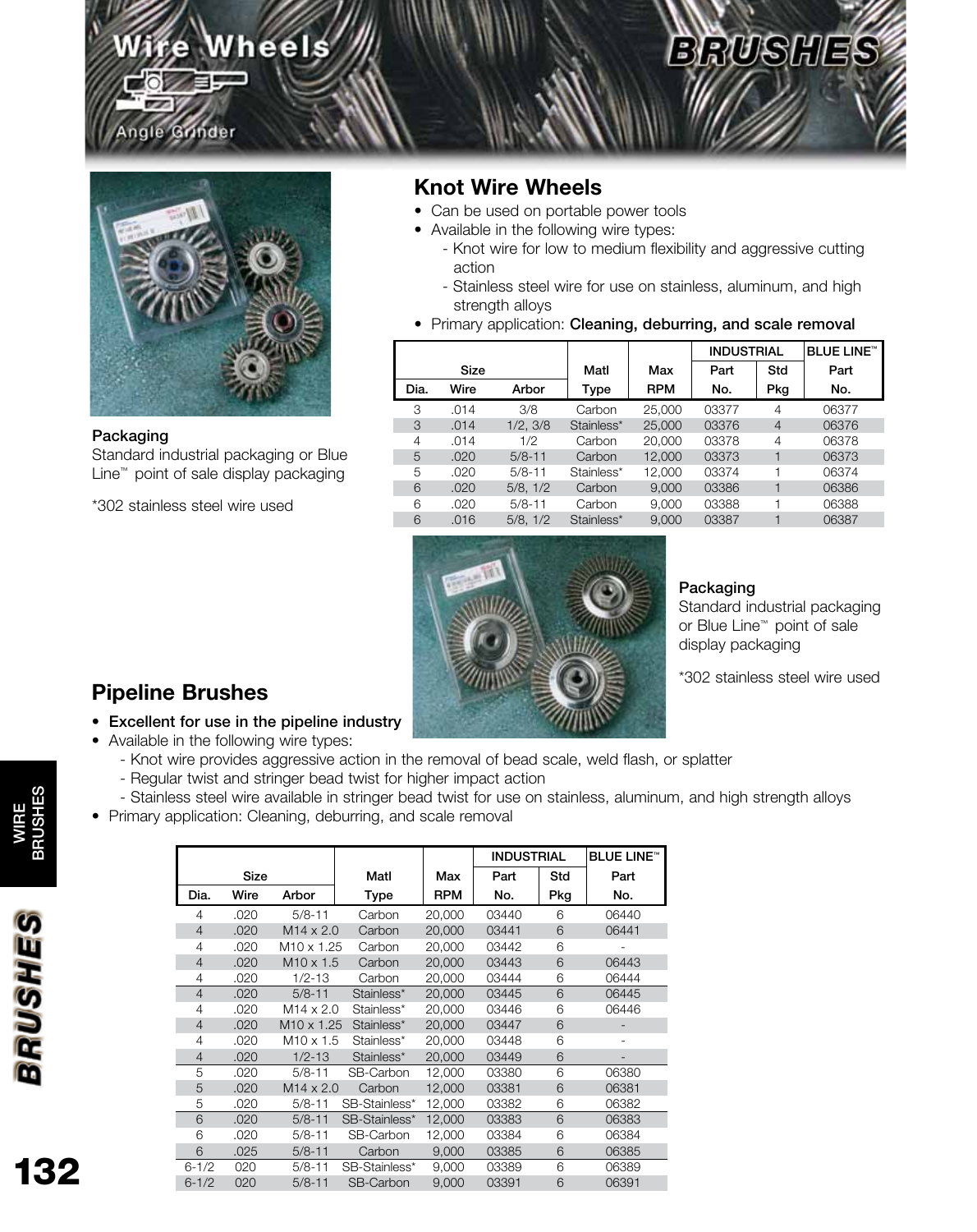## Joint/End Brushes

treet Saw

Die Grinder

 $=$   $\sqrt{1-x}$ 



## **Joint Brushes**

- For use on street saws
- Primary application: Cleaning concrete expansion joints

### Packaging

1 brush per package

| Dia. | Wire<br>Size | Description                        | Max<br><b>RPM</b> | Part<br>No. | Std<br>Pkg |
|------|--------------|------------------------------------|-------------------|-------------|------------|
| 12"  | .035         | Joint Brush 1" Arbor, 7/16 Pinhole | 6.000             | N957N       |            |

## **End Brushes**

- For use on portable power tools
- Excellent for use in cleaning and finishing recessed areas or pipes
- Available in the following wire types:
	- Knot wire provides aggressive cutting action
	- Circular flared end brush excellent for side cleaning action
	- Crimped wire for high flexibility
- 1/4" shank diameter

### Packaging

Standard industrial packaging or Blue Line™ point of sale display packaging

\*302 stainless steel wire used



|                |      |                           |           |           |            | <b>INDUSTRIAL</b> |       | <b>BLUE LINE™</b> |
|----------------|------|---------------------------|-----------|-----------|------------|-------------------|-------|-------------------|
| Size           |      | Wire                      | Trim      | Overall   | Max        | Part              | Std   | Part              |
| Dia.           | Wire | Style                     | Length    | Length    | <b>RPM</b> | No.               | . Pkg | No.               |
|                | .020 | Knot Type                 |           | $2 - 5/8$ | 22,000     | 02701             | 12    | 06701             |
|                | .020 | <b>Crimped Wire</b>       | 1         | $2 - 5/8$ | 22,000     | 02709             | 12    | 06709             |
|                | .020 | SS-Knot*                  |           | $2 - 5/8$ | 22,000     | 02704             | 12    | 06704             |
| 3/4            | .014 | Crimped Wire              |           | $2 - 5/8$ | 22,000     | 02702             | 12    | 06702             |
| 3/4            | .014 | Knot Type                 | $1 - 1/8$ | $2 - 5/8$ | 22,000     | 02703             | 12    | 06703             |
| $1 - 1/2$      | .012 | Circ. Flared Crimped      | 5/16      | $1 - 3/4$ | 20,000     | 02710             | 12    | 06710             |
| $2 - 1/2$      | .014 | Circ. Flared              | 11/16     | $1 - 3/4$ | 20,000     | 02705             | 12    | 06705             |
| $\overline{2}$ | .014 | Crimped Wire Wheel        | 7/16      | $1 - 1/4$ | 25,000     | 02712             | 12    | 06712             |
| 3              | .014 | Circ. Flared Crimped*     | 7/8       | $1 - 3/4$ | 20,000     | 02711             | 12    | 06711             |
| 3              | .014 | <b>Crimped Wire Wheel</b> | 15/16     | $1 - 1/4$ | 25,000     | 02713             | 12    | 06713             |
| 3              | .014 | Crimped Wire Wheel*       | 15/16     | $1 - 1/4$ | 25,000     | 02714             | 12    | 06714             |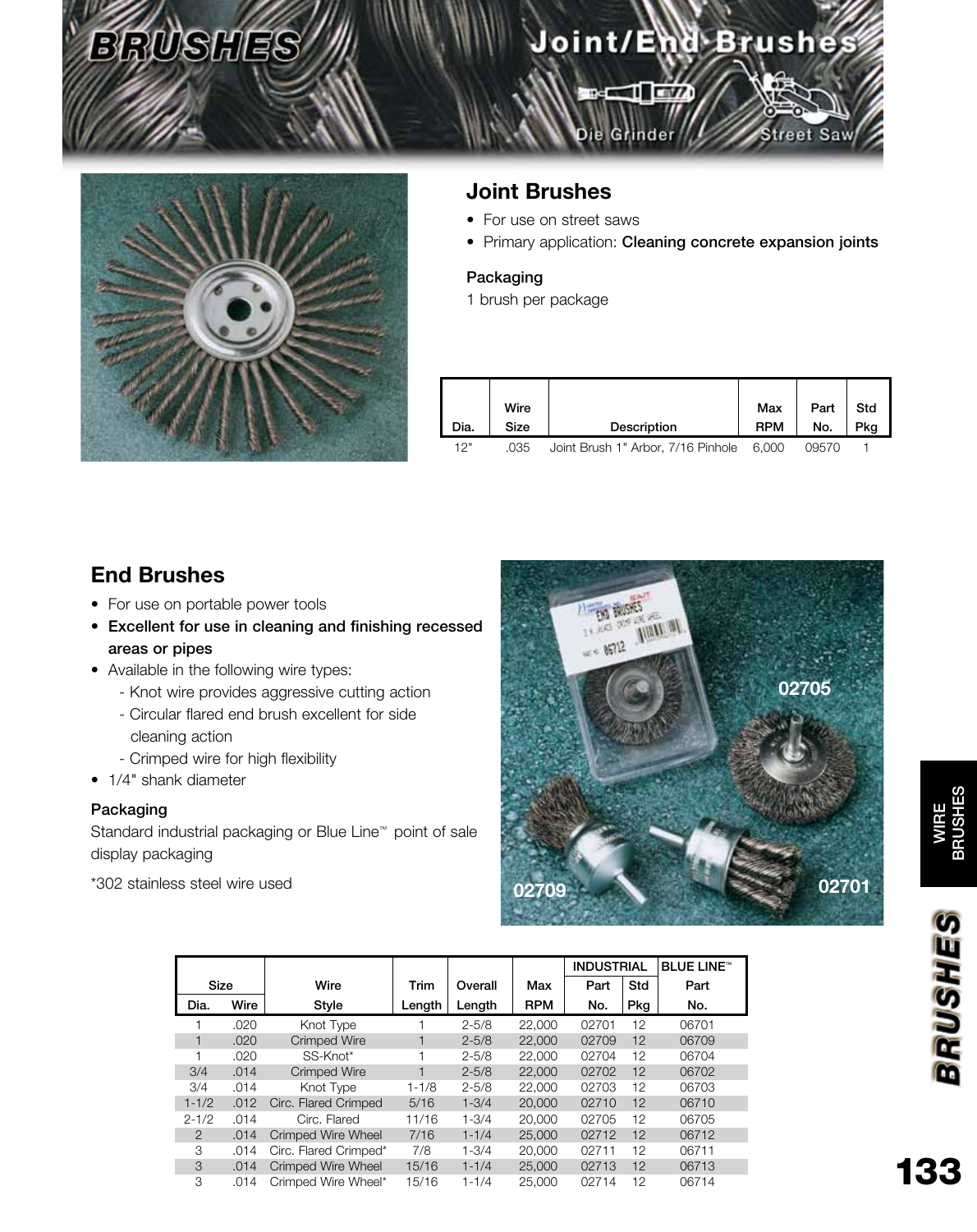## Scratch/Miscellaneous

## Hand Brush

Hand Brush



## **Scratch Brushes**

- Excellent for light scale removal
- Available in the following wire types:
	- Carbon steel wire for general purpose cleaning

**BRUSHES** 

- Stainless steel wire is carbon free
- Brass wire for general purpose cleaning
- Primary application: Maintenance cleaning

\*Stainless steel wire used

| Size<br><b>Rows</b> | Wire<br>Size | Type                                             | Part<br>No. | Std<br>Pkg |
|---------------------|--------------|--------------------------------------------------|-------------|------------|
| $3 \times 19$       | .014         | Curved Handle                                    | 05751       | 12         |
| $3 \times 19$       | .014         | Curved Handle w/Scraper                          | 05760       | 12         |
| $3 \times 19$       | .012         | Curved-Stainless*                                | 05755       | 12         |
| $3 \times 14$       | .014         | V-Groove Scratch                                 | 05764       | 12         |
| $3 \times 14$       | .012         | V-Groove Scratch-Stainless*                      | 05765       | 12         |
| $4 \times 16$       | .014         | Shoe Handle                                      | 05753       | 12         |
| $4 \times 16$       | .014         | Shoe Handle w/Scraper                            | 05761       | 12         |
| $4 \times 16$       | .012         | Shoe Handle-Stainless*                           | 05763       | 12         |
| $4 \times 19$       | .014         | Curved Handle                                    | 05752       | 12         |
| $3 \times 7$        | .006         | Small Cleaning Brush-Stainless*                  | 05759       | 12         |
| $3 \times 7$        | .006         | Small Cleaning Brush w/Plastic Handle-Stainless* | 05766       | 12         |
| $3 \times 7$        | .006         | <b>Small Cleaning Brush-Brass</b>                | 05762       | 12         |
| $3 \times 7$        | .006         | Small Cleaning Brush w/Plastic Handle-Brass      | 05768       | 12         |
| $3 \times 15$       | -            | Chipping Hammer Brush                            | 05757       | 12         |
|                     |              |                                                  |             |            |

## **Miscellaneous Brushes**

### **Metal Chip Brush**

- Durable, long lasting
- For cleaning metal chips from work surfaces

### **Acid Brushes**

- Quality horsehair bristles
- Machine trimmed and crimped to specification

## **Paint Brushes**

- Quality horsehair bristles/Wood handle
- Use for solvents and chemicals

| <b>Brush</b><br>Type | Width      | Trim<br>Length | Overall<br>Length | Part<br>No. | Std<br>Pkg |
|----------------------|------------|----------------|-------------------|-------------|------------|
| Metal Chip           | $1 - 1/2"$ | $1 - 1/2"$     | $5 - 5/16"$       | 00510       | 12 pcs     |
|                      | 3/8"       | 3/4"           | 6"                | 00501       | 1 gross    |
| Acid Brush           | 7/16"      | 7/8"           | $6 - 1/2"$        | 00502       | 1 gross    |
|                      | 9/16"      | 7/8"           | $6 - 1/8"$        | 00503       | 1 gross    |
|                      | 1/2"       | $1 - 1/2"$     | 7"                | 00511       | 72 pcs     |
|                      | 1"         | $1 - 1/2"$     | $7 - 1/2"$        | 00512       | 72 pcs     |
| Paint Brush          | $1 - 1/2"$ | $1 - 1/2"$     | $7 - 1/2"$        | 00513       | 72 pcs     |
|                      | 2"         | $1 - 1/2"$     | $7 - 1/2"$        | 00514       | 72 pcs     |
|                      | 3"         | $1 - 1/2"$     | 8"                | 00515       | 48 pcs     |
|                      | 4"         | $2 - 1/4"$     | $9 - 1/2"$        | 00516       | 12 pcs     |



WIRE<br>BRUSHE BRUSHES